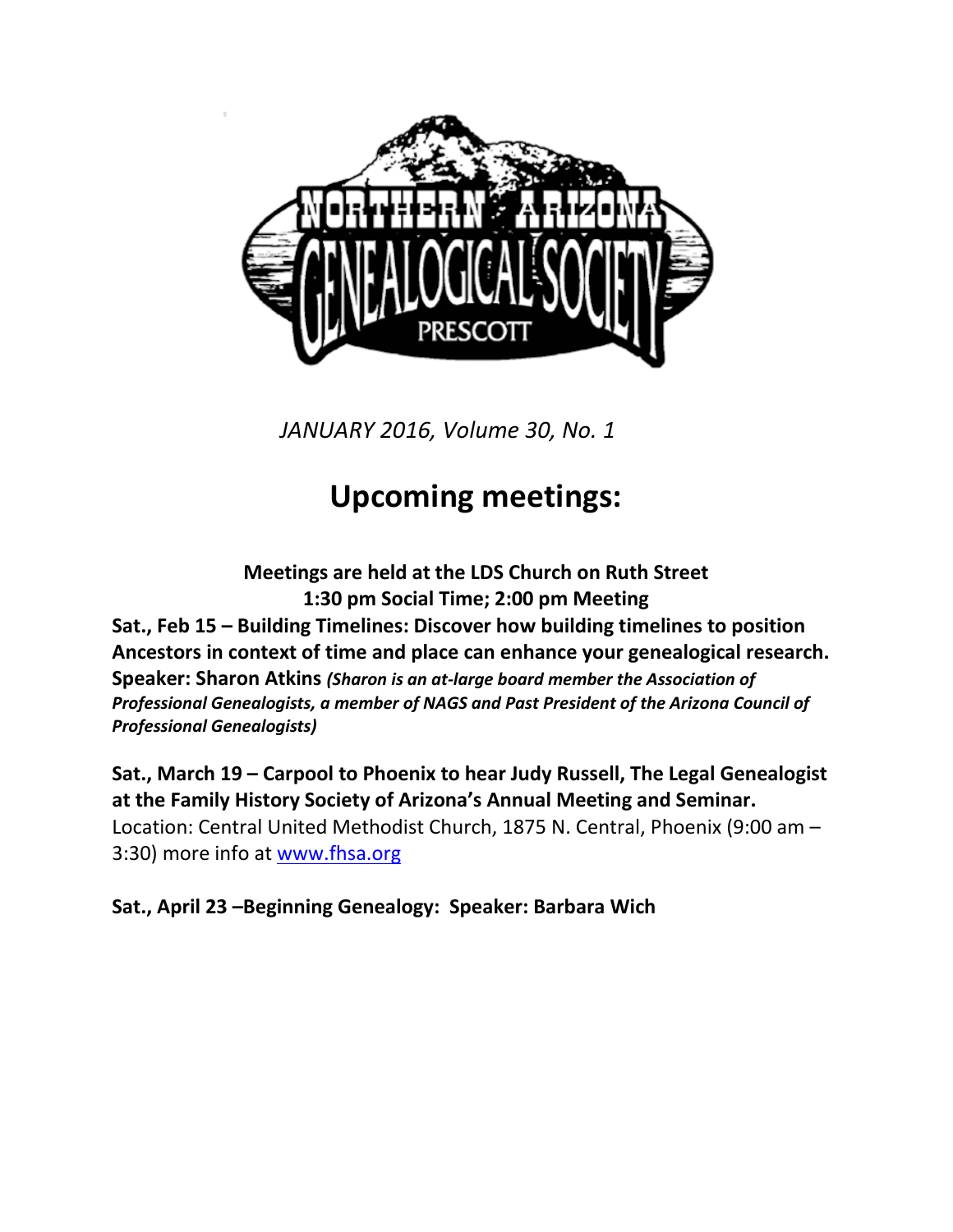## **Officers and Committee Chairman**

President: Dick Hiatt Vice President: Valene Woolridge Treasurer: Carol Hubert Secretary: Sue Williams

Committee Chairmen AzGAB and FGS Rep: Sue Kissel Bulletin: Gretchen Eastman Death & Dispositions: Sue Kissel Facebook Coordinator: Cheryl Moreno Historian: Virginia Grundvig Hospitality: Nancy Nelson Member at Large: Raylene Junkins Membership: Martha Welch FHC Liaison: Kent Evans Library: John Thorne Program Committee: Barbara Wich, Sue Kissel, Marilyn Day Special Projects: Nancy Miller Publicity: Vacant Webpage: Marilyn Day

#### **Presidents Message**

By Dick Hiatt

The New Year of 2016 is upon us. Have you included projects in genealogy that you want to work on this coming year? Like most of you, my research is mostly online, yet everything I need is not online. By that I mean, all records are not digitally available online and when that happens I need to search for records on microfilm or books and also consider travelling to find sources in local courthouses and libraries. Microfilm records that are available can be found in the familysearch catalog. This genealogy catalog lists microfilms that can be ordered online for viewing at your Prescott Family History Center. They also list books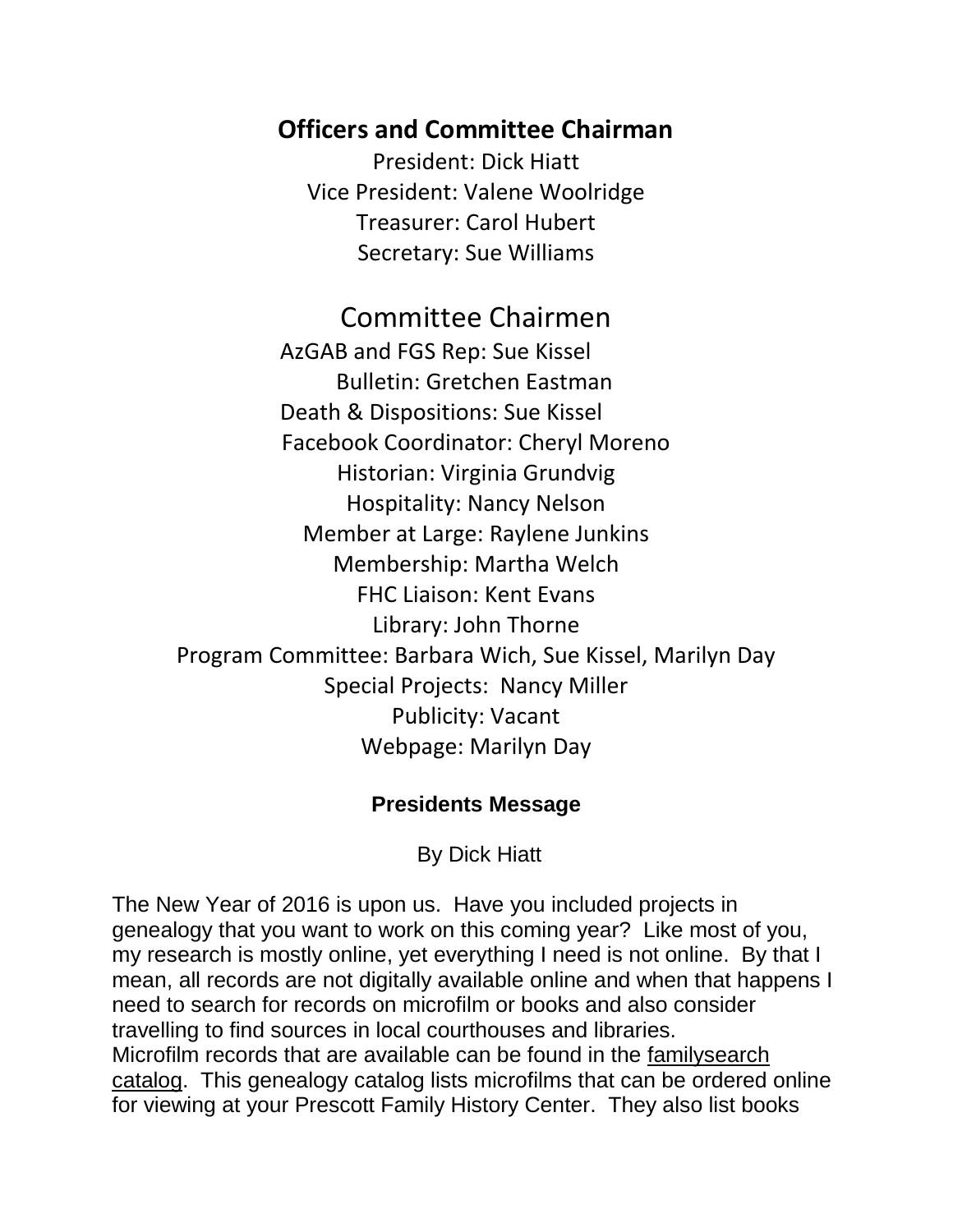that can be ordered through your local library for a \$2 fee. If the film or book has been digitized it will let you view that by clicking on the highlighted source. If I find a microfilm listing marriage records from a courthouse in Missouri (or church records from Herefordshire, England) I can then order that film for a fee of \$7.50, and when it arrives in Prescott I have about one month to view that microfilm on the microfilm readers at the Family History Center. The film readers allow you to photograph pages from the microfilm. If you find a book carrying references to your pioneer ancestors (It might be digitized and if so it will take you to that book right away), you can look the book up in the World Catalog online from your library to see what worldwide library will loan that book to your local library for no charge (or a minimum charge). There is never a charge to print or scan records at the Prescott Family History Center.

Wiki familysearch is also a good place to look for records. Wiki is a world encyclopedia of all genealogical resources. You might consider a trip to the family history library in Salt Lake City (SLC) to look at any of the millions of microfilms or books located there. The SLC Family History Library has every book and microfilm listed in their catalog and they have experts available to help with problems in translation and research in foreign countries.

Whether it is a trip to some destination where your ancestors lived or looking at books and microfilm, genealogy can be a fascinating journey. We never stop learning! The Northern Arizona Genealogical Society offers many opportunities to learn and work with others through lectures and/or one of our many sessions of one-on-one help at the Prescott Library (1<sup>st</sup>, 3<sup>rd</sup>, 5<sup>th</sup> Thurs. 1-3), Prescott Valley Library (2<sup>nd</sup>, 4<sup>th</sup> Thurs. 1-3) or the Prescott Family History Center (especially Tues. 6-9 p.m.). Don't forget to renew your dues! Happy hunting.

## **Just in:**

**Kent Evans, the director of the FHC just sent these new hours out to the staff on January 26th.**

**Starting on February 1st. Monday and Wednesday: 10-2 Tuesday and Thursday: 4-8**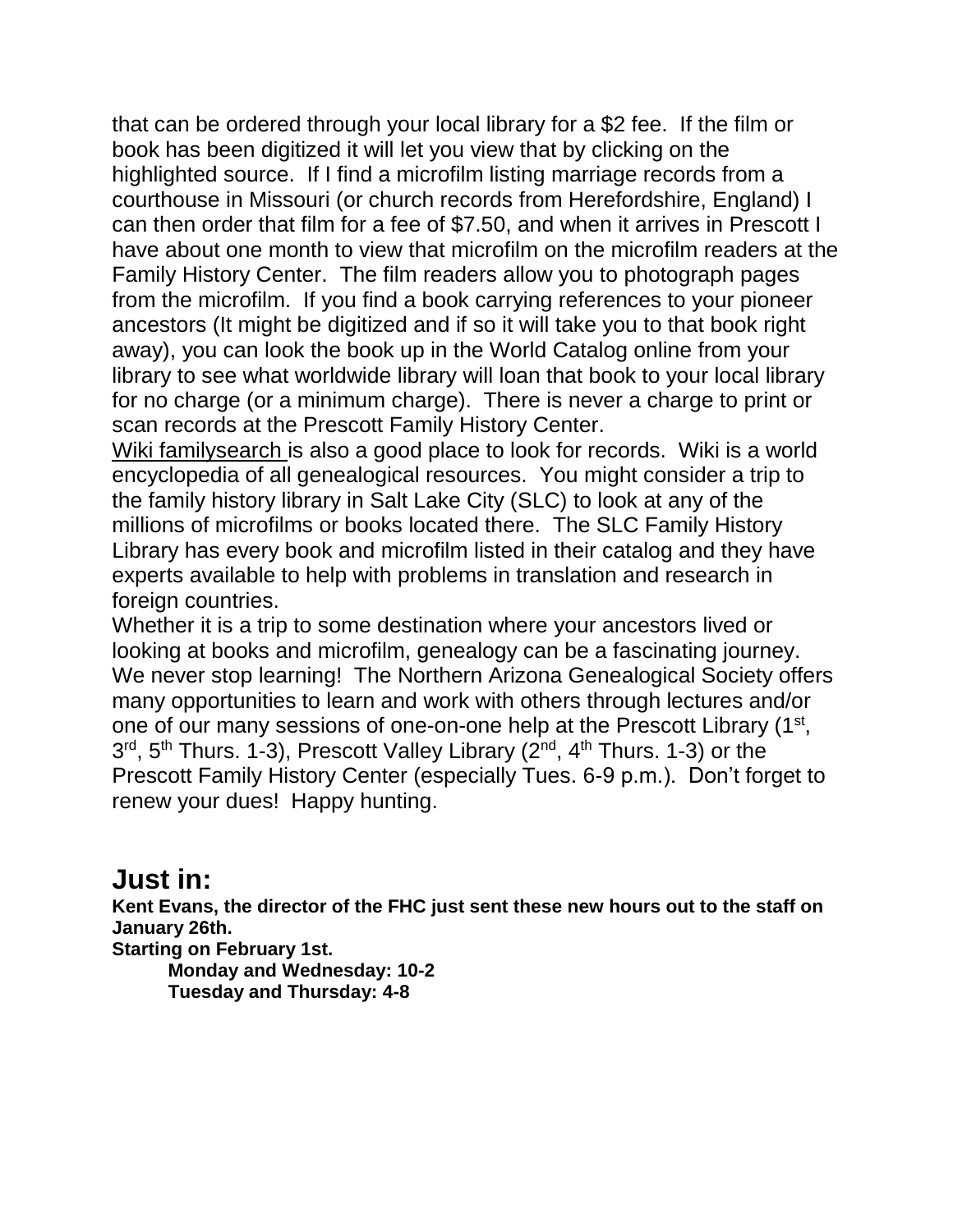## Meet our New Officers: Martha Welch - Membership

I was born in California and moved to Prescott in 1963. In 1970 my husband and I bought Moore's Laundry and Dry Cleaning. We ran that business until his death in 2001. My daughter and I continued with the business until it closed at the end of 2014.

We were in the building that the city condemned and that had the "speakeasy" bar underneath it. I retired for a month and then another dry cleaner suddenly needed a dry cleaner so I decided to work part time. I have three daughters and one son. I also have seven grandchildren and two great grandchildren. They all live here except for one daughter (Tucson) and one granddaughter (Tempe). My hobbies are genealogy and gardening. I have been doing genealogy for almost twenty years. I am adopted so, at first, I started researching my adoptive parents' lines and my husband's family. After I got some experience researching I was able to take what little information I had on my birth mother and finally start researching my maternal biological line. My areas of research are Delaware/Morrow County, Ohio, all of the northeast and Bath County, Virginia.

#### The War of 1812 Pension Files Project By Dick Hiatt

"The War of 1812 Pension Files are rich with information about the soldiers who served. The files often includes a soldier's full name, age, place of residence, service data and dates, the organization he served in, his rank, the acres granted for bounty land, the soldier's death date and place, his widow's name and maiden name, marriage date and place date and place, and also the names of his previous wives, if any. You can often find marriage records, death records, obituaries, family Bible pages, and other valuable documents within the pension files. The War of 1812 pension files were never microfilmed, so access to these records prior to today was very limited. The Federation of Genealogical Societies, in partnership with the national Archives Records Administration (NARA), Ancestry.com, Fold3.com, Family Search, and others, are working together on this community project to digitize the 7.2 million pages of records within the pension files for the War of 1812." (FamilySearch, October 2015)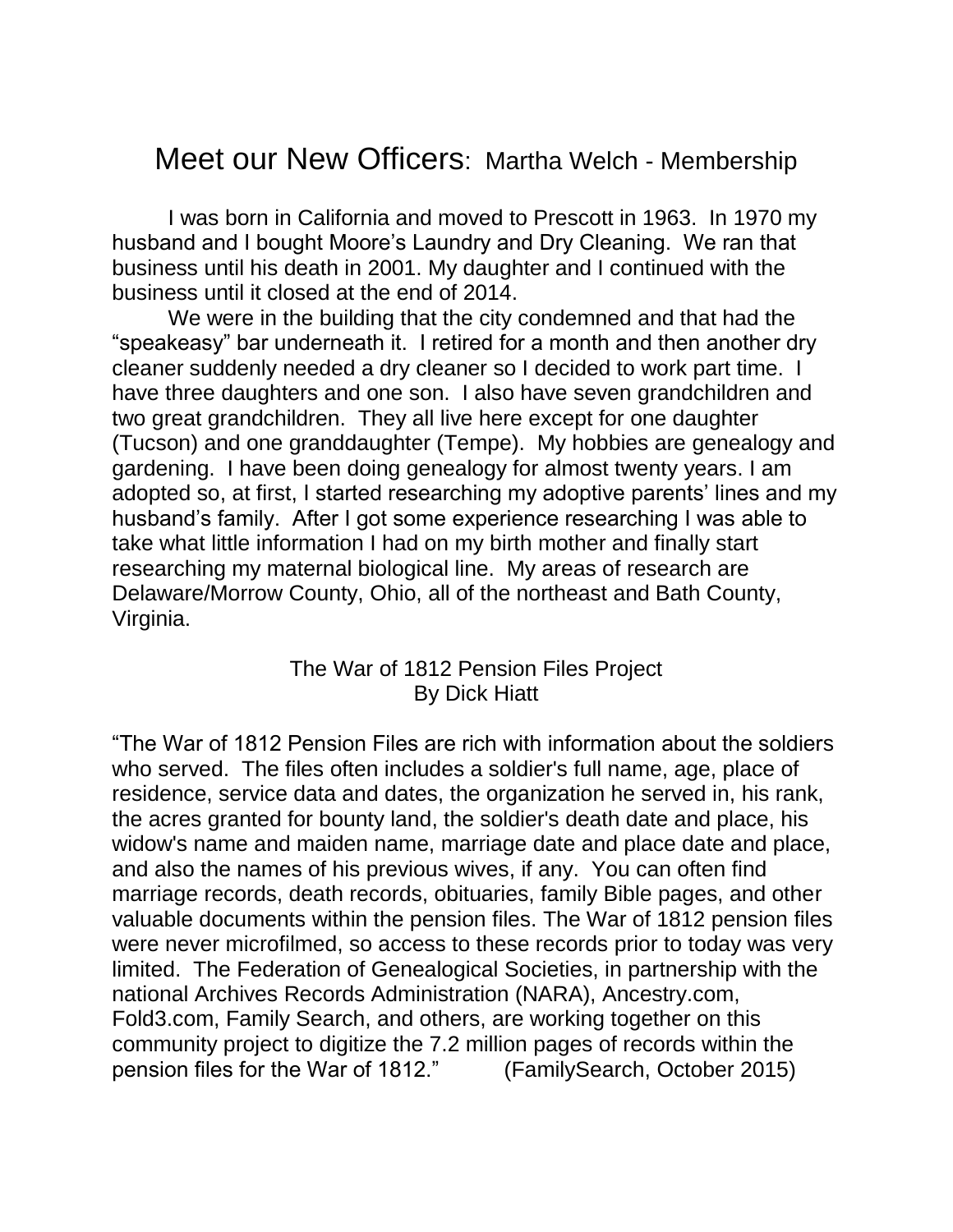#### War of 1812 Pension Files Mission

The National Archives reports that these War of 1812 pension files are among the heaviest requested materials. With that level of use, these valuable records, available in no other format, are in danger of grave deterioration.

#### FREE TO THE PUBLIC

As these valuable historical documents are digitized, they will be made available to all at no cost, and the original pension files can be retired to much less active use.

#### DIGITIZED IMAGES AVAILABLE IMMEDIATELY

Completed images and associated indexing are posted incrementally. Genealogists, historians, teachers, patriotic societies, and history buffs all have access to the images that have been digitized right [now.](http://go.fold3.com/1812pensions/) Images will be offered for free at Fold3 indefinitely.

The Northern Arizona Genealogical Society recently donated \$500 toward "The War of 1812 Pension File Project" through The Federation of Genealogical Societies. \$500 donation + \$1500 matching = 4400 pages saved.

#### **FGS Discount on Dell Computers**

As a member of the Northern Arizona Genealogical Society you are also a member of the Federation of Genealogical Societies. Through FGS you can receive a discount on Dell Computers and free shipping. See the FGS website. While you on their website you might enjoy reading "The Voice" their on line magazine.

#### **Ellis Island**

Ellis Island processed an average of 5,000 people per day. A total of 12 million immigrants passed through the island over the years. As the table below shows, more immigrants passed through Ellis Island at its peak than all other North American ports of entry combined.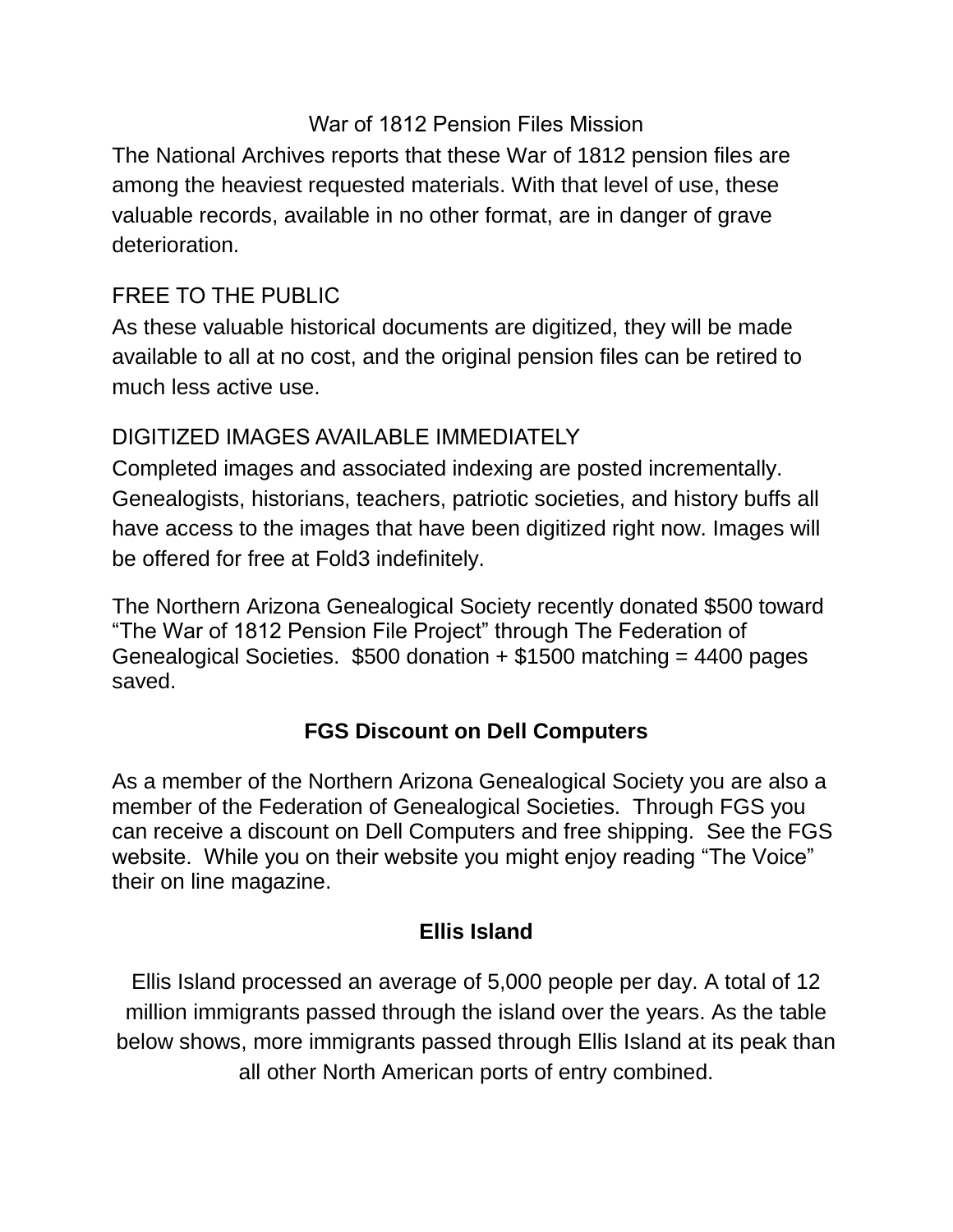| <b>Port</b>             | <b>Number of Immigrants</b> |
|-------------------------|-----------------------------|
|                         |                             |
| <b>Ellis Island</b>     | 706,113                     |
| <b>Baltimore</b>        | 69,541                      |
| <b>Boston</b>           | 64,358                      |
| Montreal & St. John's   | 33,048                      |
| Philadelphia            | 29,926                      |
| Honolulu                | 11,439                      |
| San Francisco           | 9,504                       |
| <b>Key West Florida</b> | 5,129                       |
| <b>New Orleans</b>      | 4,685                       |
| New Bedford Mass.       | 4,435                       |
|                         | Source: Ellis Island        |

#### Top 10 Ports of Arrival in North America in 1903

Articles like "Ellis Island" can be found on the free website genealogyintime.com

## TWO NEW BOOKS FOR THE GENEALOGY ROOM AT PRESCOTT VALLEY LIBRARY

#### By John Thorne

NAGS will soon be placing two new books in the Genealogy Room at the Prescott Valley Library. These are donations in memory of two valued members of our society.

"The Great Migration Directory; Immigrants to New England, 1620- 1640" by Robert Charles Anderson, published 2015 by the New England Historic Genealogical Society. This book is donated in memory of Robert Houser. This book is one of the most important genealogical and historical sources ever published for New England! It covers individuals not included in previous Great Migration compendia and lists names of all known to have come to New England during the Great Migration period, 1620- 1640. Each entry provides the name of the head of household, English or European origin (if known), date of migration, principal residences in New England, and the best available sources for additional information for the subject.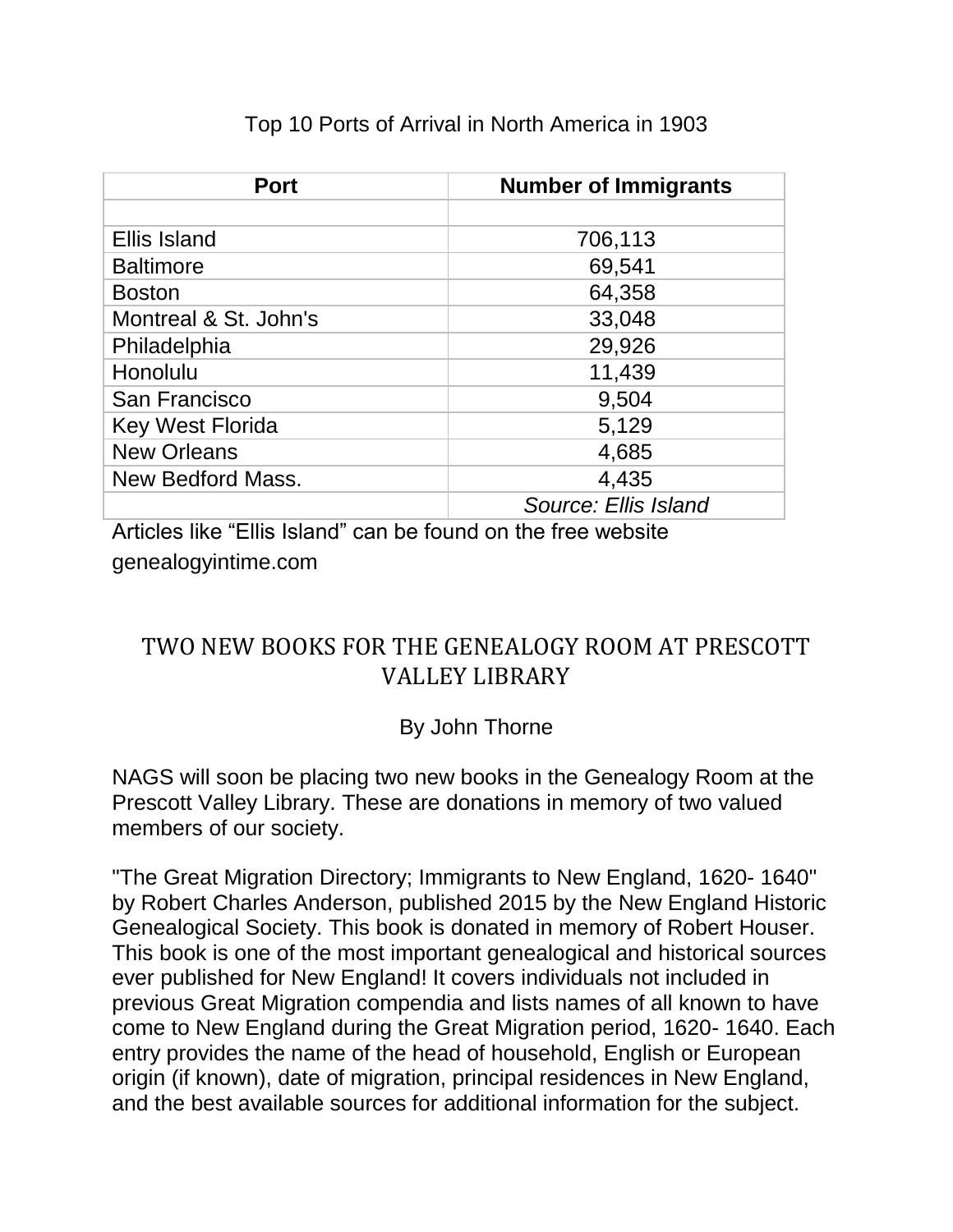These sources may be passenger lists, town records, land grants, letters or diaries, as well as published articles.

"Advanced Genealogy Research Techniques" by George G. Morgan and Drew Smith, published 2014 by McGraw Hill Education. This book is donated in memory of Helena Howell. This book outlines innovative methods to uncover elusive details by using advanced or specialized tools and software programs. The techniques use proven best practices to break through brick walls that have hindered progress. It gives professional advice on formatting a research strategy, understanding the details of what is discovered, keeping careful track of data, analyzing the evidence and developing hypotheses. Real-world case studies demonstrate the systematic procedures presented in this practical guide.

John K. Thorne, NAGS Library Mentor (October 2015)

#### **ARE YOU SEARCHING FOR A GENEALOGY PROGRAM?**

By Gretchen Hough Eastman

At our last NAGS meeting, several of us were discussing the demise of several Genealogy Programs including Family Tree Maker and the Master Genealogist. We found that we were looking for replacements and we did not know much about them, so I decided to do some research. In asking my friends what program they used, most said they used Legacy. If you have A MAC computer, your choices may be limited. If you want to run the program on an Android or some other device, check the individual websites for specifications.

The secret to finding the Program for you is to look at what it does, and then, decide it that is the way you want to present your Genealogy. What is good for one person, might not be good for you.

Here is what I found with their prices and some additional information from the publishers. All the following programs allow import and export of GEDCOM files. They all allow you to create a Web Page. These reviews are from the software companies. They are listed as the top ten products. **Family Tree Maker (\$69.00**) has been the top program for several years, but has not been updated since 2014 and suspended sales as of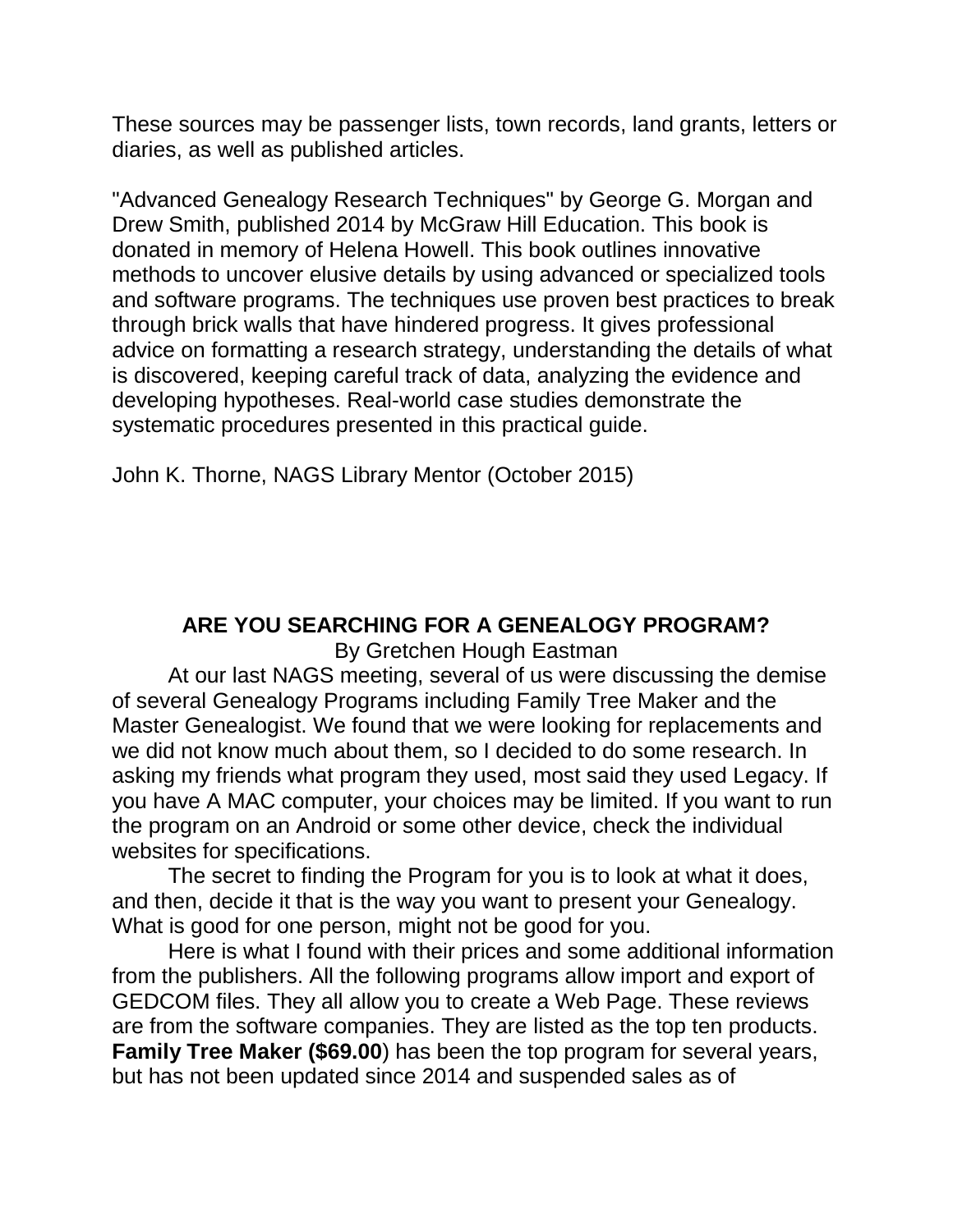December 31, 2015. The company will support the product until January 1, 2017.

## **Legacy Family Tree 8.0 (\$30.00)**

Pros: In addition to over 20 charts and reports, Legacy is one of the few programs that create research forms. Cons: It is the only one of the programs that doesn't allow web hints, if that matters.

Some of the earlier forms of Legacy are compatible with MAC. Check their website for information.

### **Family Historian (\$50.00)**

Pros: This program has seriously powerful data entry features. You can input details of a person's life in only a few clicks. Cons: The lack of background templates and aesthetic tools make the software's charts best for online publishing and record keeping. It shines when it comes to ease of use and accuracy.

#### **Roots Magic (\$30.00)**

Pros: Has highly customized listing options and web hints from genealogy sites to keep large databases organized while growing.

Cons: Some tabs on the tool bar are misleading.

It is a good program, but not the best available.

Roots Magic has **MacBridge**, which allows you to run the program on your MAC. You lose some of the storage and sharing features but it is a useful program for the Mac OS X users.

#### **Ancestral Quest (\$30.00)**

Pros: The organizing and listing features make this program good for genealogist with large databases. Cons: the program has issues with catching errors and design.

#### **Heridis (\$40.00)**

While Herdis has a few quirks, it also has a slick look and many easily accessible and useful features. It is not compatible with DNA test results. Heridis has a version for MAC for \$49.00.

#### **Family Tree Heritage (\$25.00)**

Pros: This program covers the must-haves of ancestry software. Cons: there is room for improvement with its customizing and publishing features.

### **Brother's Keeper 7 (45.00)**

Charts are very basic, the look is outdated, but it has a great deal of space. If you prefer function instead of form this is a good program.

#### **GenBox Family History (\$30.00)**

Pros: If you want a basic genealogy program that allows you to chart, organize and build a database quickly, this is a good candidate. Cons: There are no web-enabled features or problem spotters.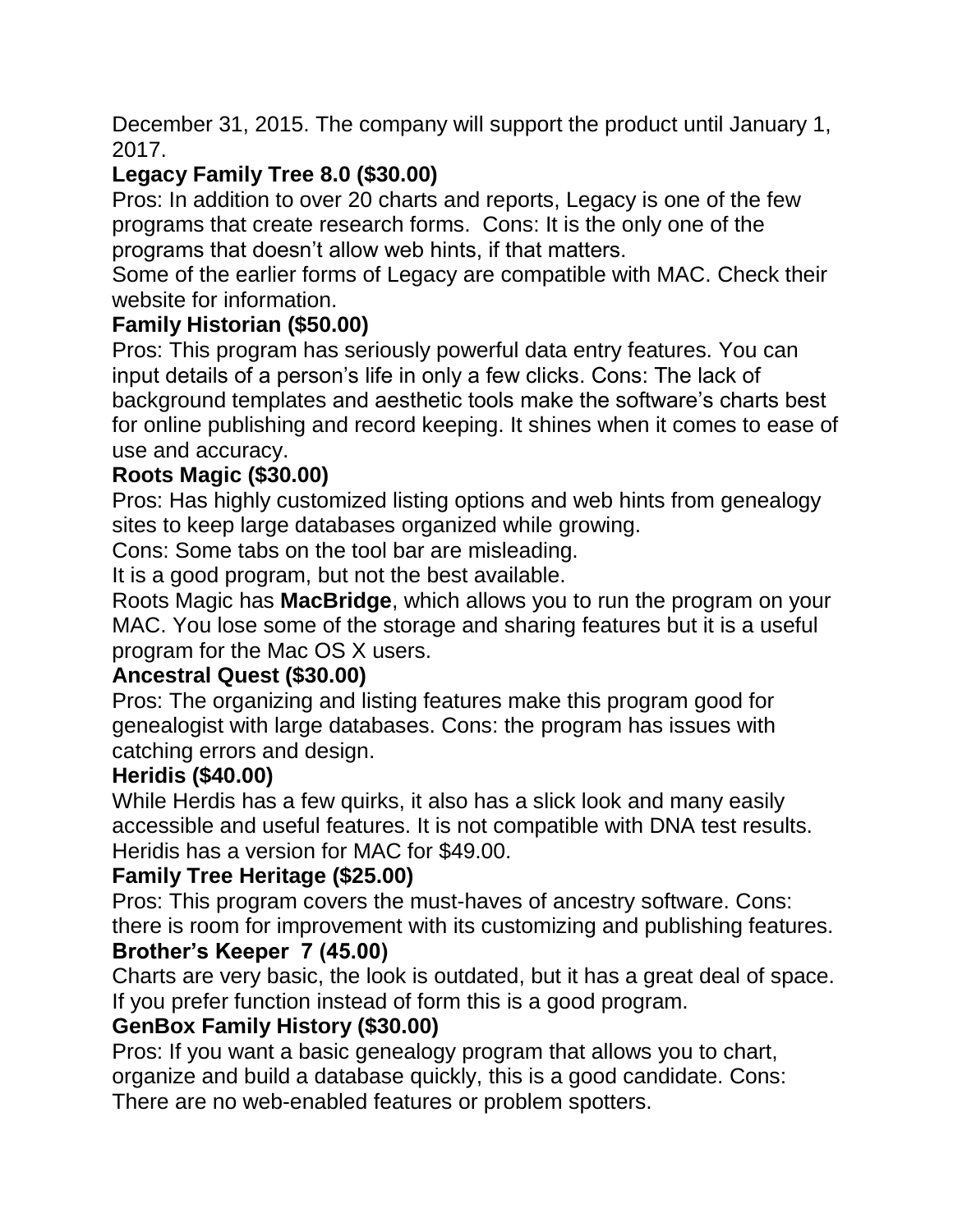#### **WinFamily (\$87.00)**

Pros: This program puts the focus on each individual in the family tree. It allows you to create a highly detailed profile of each person in your family. Cons: You have to link each relationship manually to ensure all you people are connected in the database. The program is tricky to navigate, but data entry features, such as custom categories that allow you to tailor your database to the way you prefer.

#### **Especially for MAC**

If you have a MAC, the genealogy programs increase in Price. Some of the above programs have programs for MAC. Check each website for information. The following are for MAC only.

**MacFamilyTree (\$25.00)** Overall, MacFamilyTree is a solid piece of genealogy software. Its sleek, intuitive design makes it easy to navigate. The charting capabilities are highly customizable and include templates and backgrounds. All of the features, even the showy ones, have their use and pack a strong visual punch. This software would be the best for beginners if it weren't for its lack of error-catching features.

**Reunion 10 (\$89.00)** Reunion genealogy software for MAC creates extensive charts and reports about your family. You can connect to FamilySearch and other online databases to search for family records. This software is easy to navigate with intuitive menus and a clean interface. You won't have to dig through menus and sidebars to find the features you want. Reunion is great for printing custom family tree charts. It has six chart templates and 14 report templates. Some of the charts include a standard pedigree, descendant, timeline or fan chart. This program also generates several documents we rarely see. The Events report shows a chronological list of events for everyone in your family. Additionally, the Multimedia Usage report provides a list of media and sources links to help you catch any unsourced pieces. The On-This-Date report shows information about a person and their family on a specific date.

**GEDitCOM II (\$65.00)** is quite different from the other genealogy software for MAC. This software works best for manipulating GEDCOM files rather than creating charts, family trees and notes like standard genealogy software. It supports GEDCOM 5.5 files, and importing and exporting is easy to do. Plus, you can directly edit any GEDCOM [file](http://genealogy-software-review.toptenreviews.com/mac-genealogy-software/geditcom-ii-review.html) you open in this software. It has tools that validate your edits to ensure consistency in your GEDCOM files, which are especially useful if you plan to work with other